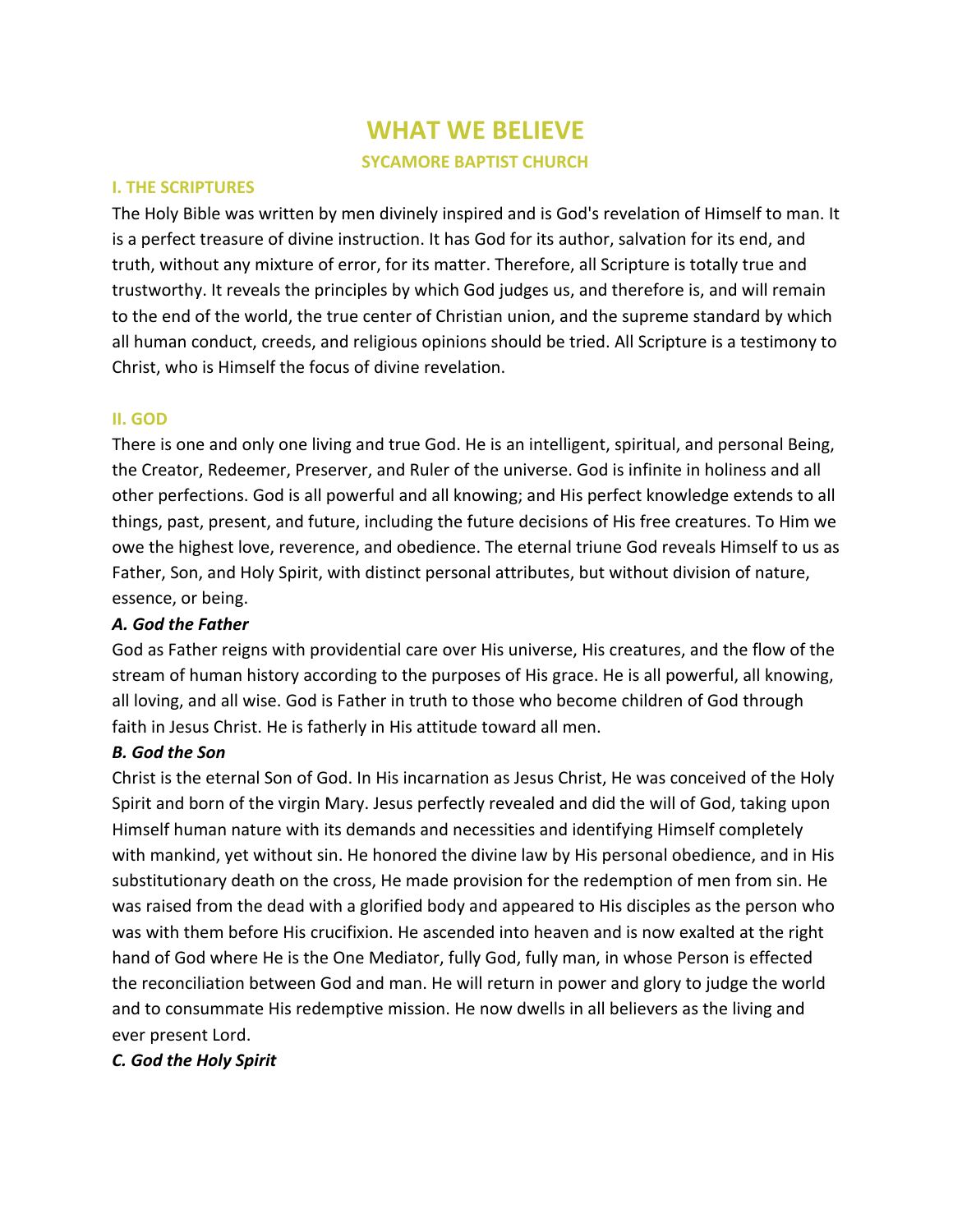The Holy Spirit is the Spirit of God, fully divine. He inspired holy men of old to write the Scriptures. Through illumination, He enables men to understand truth. He exalts Christ. He convicts men of sin, of righteousness, and of judgment. He calls men to the Savior, and effects regeneration. At the moment of regeneration, He baptizes every believer into the Body of Christ. He cultivates Christian character, comforts believers, and bestows the spiritual gifts by which they serve God through His church. He seals the believer unto the day of final redemption. His presence in the Christian is the guarantee that God will bring the believer into the fullness of the stature of Christ. He enlightens and empowers the believer and the church in worship, evangelism, and service.

## **III. MAN**

Man is the special creation of God, made in His own image. He created them male and female as the crowning work of His creation. The gift of gender is thus part of the goodness of God's creation. In the beginning, man was innocent of sin and was endowed by his Creator with freedom of choice. By his free choice, man sinned against God and brought sin into the human race. Through the temptation of Satan, man transgressed the command of God and fell from his original innocence whereby his posterity inherit a nature and an environment inclined toward sin. Therefore, as soon as they are capable of moral action, they become transgressors and are under condemnation. Only the grace of God can bring man into His holy fellowship and enable man to fulfill the creative purpose of God. The sacredness of human personality is evident in that God created man in His own image, and in that Christ died for man; therefore, every person of every race possesses full dignity and is worthy of respect and Christian love.

# **IV. SALVATION**

Salvation involves the redemption of the whole man and is offered freely to all who accept Jesus Christ as Lord and Savior, who by His own blood obtained eternal redemption for the believer. In its broadest sense, salvation includes regeneration, justification, sanctification, and glorification. There is no salvation apart from personal faith in Jesus Christ as Lord.

*A. Regeneration*, or *the new birth*, is a work of God's grace whereby believers become new creatures in Christ Jesus. It is a change of heart wrought by the Holy Spirit through conviction of sin, to which the sinner responds in repentance toward God and faith in the Lord Jesus Christ. Repentance and faith are inseparable experiences of grace. Repentance is a genuine turning from sin toward God. Faith is the acceptance of Jesus Christ and commitment of the entire personality to Him as Lord and Savior.

*B. Justification* is God's gracious and full acquittal upon principles of His righteousness of all sinners who repent and believe in Christ. Justification brings the believer unto a relationship of peace and favor with God.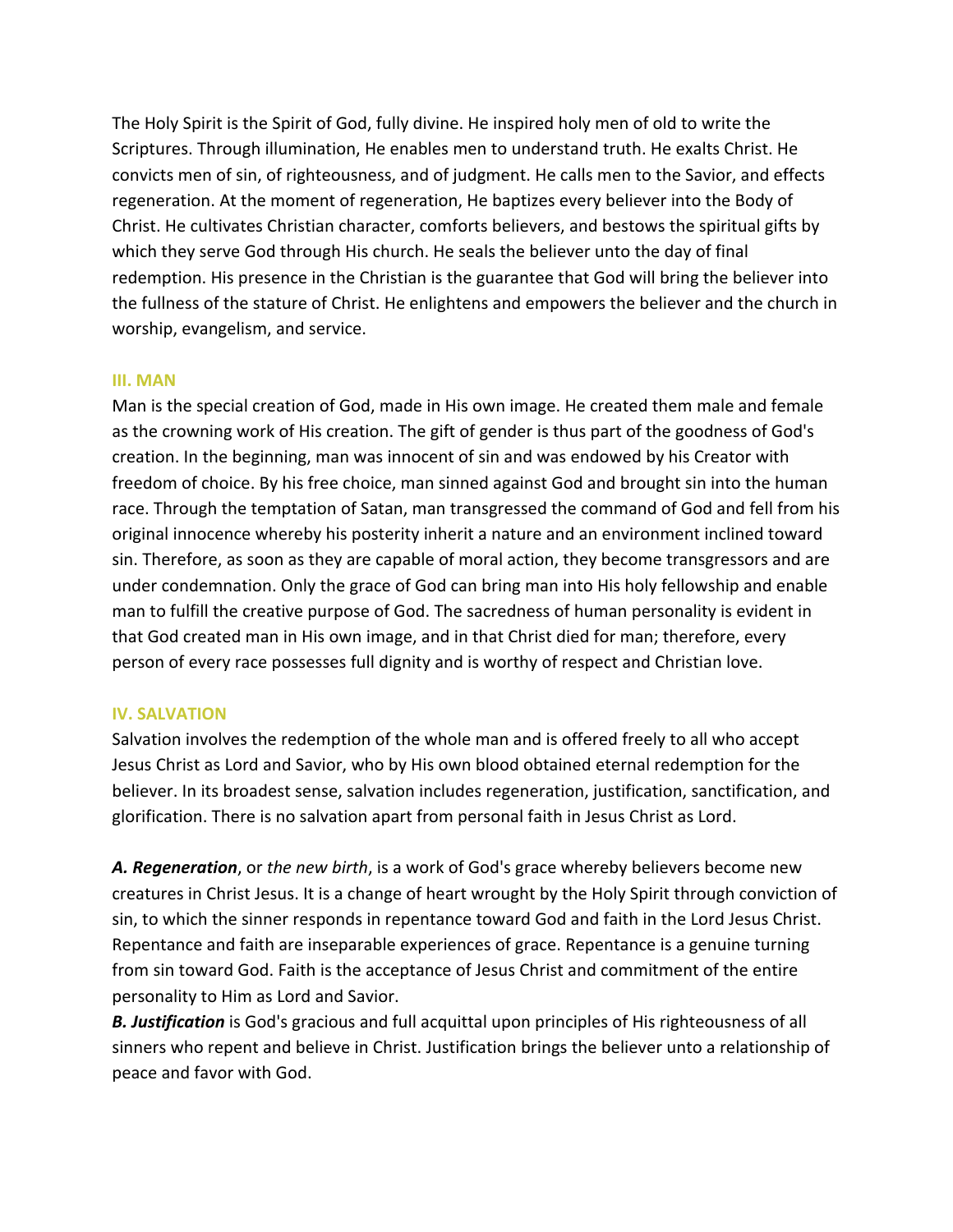*C. Sanctification* is the experience, beginning in regeneration, by which the believer is set apart to God's purposes and is enabled to progress toward moral and spiritual maturity, through the presence and power of the Holy Spirit dwelling in him. Growth in grace should continue throughout the regenerate person's life.

*D. Glorification* is the culmination of salvation and is the final blessed and abiding state of the redeemed.

# **V. GOD'S PURPOSE OF GRACE**

Election is the gracious purpose of God, according to which He regenerates, justifies, sanctifies, and glorifies sinners. It is consistent with the free agency of man and comprehends all the means in connection with the end. It is the glorious display of God's sovereign goodness and is infinitely wise, holy, and unchangeable. It excludes boasting and promotes humility. All true believers endure to the end. Those whom God has accepted in Christ, and sanctified by His Spirit, will never fall away from the state of grace, but shall persevere to the end. Believers may fall into sin through neglect and temptation, whereby they grieve the Spirit, impair their graces and comforts, and bring reproach on the cause of Christ and temporal judgments on themselves; yet they shall be kept by the power of God through faith unto salvation.

# **VI. THE CHURCH**

A New Testament church of the Lord Jesus Christ is an autonomous local congregation of baptized believers, associated by covenant in the faith and fellowship of the gospel, observing the two ordinances of Christ, governed by His laws, exercising the gifts, rights, and privileges invested in them by His Word, and seeking to extend the gospel to the ends of the earth. Each congregation operates under the Lordship of Christ through democratic processes. In such a congregation, each member is responsible and accountable to Christ as Lord. Its scriptural officers are pastors and deacons. While both men and women are gifted for service in the church, the office of pastor is limited to men as qualified by Scripture. The New Testament speaks also of the church as the Body of Christ, which includes all of the redeemed of all the ages, believers from every tribe, and tongue, and people, and nation.

# **VII. BAPTISM AND THE LORD'S SUPPER**

Christian baptism is the immersion of a believer in water in the name of the Father, the Son, and the Holy Spirit. It is an act of obedience symbolizing the believer's faith in a crucified, buried, and risen Savior, the believer's death to sin, the burial of the old life, and the resurrection to walk in newness of life in Christ Jesus. It is a testimony to his faith in the final resurrection of the dead. Being a church ordinance, it is prerequisite to the privileges of church membership and to the Lord's Supper. The Lord's Supper is a symbolic act of obedience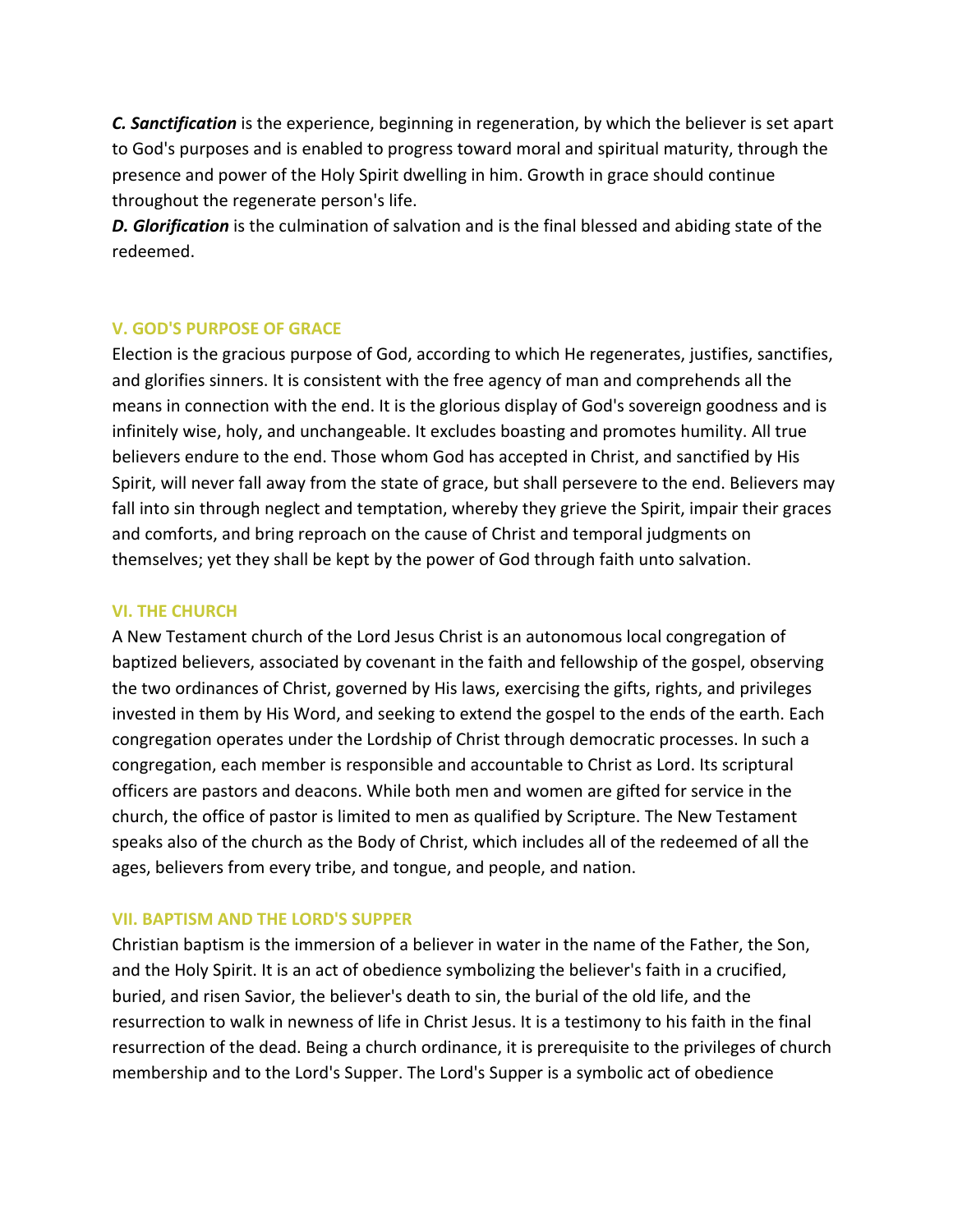whereby members of the church, through partaking of the bread and the fruit of the vine, memorialize the death of the Redeemer and anticipate His second coming.

# **VIII. THE LORD'S DAY**

The first day of the week is the Lord's Day. It is a Christian institution for regular observance. It commemorates the resurrection of Christ from the dead and should include exercises of worship and spiritual devotion, both public and private. Activities on the Lord's Day should be commensurate with the Christian's conscience under the Lordship of Jesus Christ.

# **IX. THE KINGDOM**

The Kingdom of God includes both His general sovereignty over the universe and His particular kingship over men who willfully acknowledge Him as King. Particularly, the Kingdom is the realm of salvation into which men enter by trustful, childlike commitment to Jesus Christ. Christians ought to pray and to labor that the Kingdom may come and God's will be done on earth. The full consummation of the Kingdom awaits the return of Jesus Christ and the end of this age.

# **X. LAST THINGS**

God, in His own time and in His own way, will bring the world to its appropriate end. According to His promise, Jesus Christ will return personally and visibly in glory to the earth; the dead will be raised; and Christ will judge all men in righteousness. The unrighteous will be consigned to Hell, the place of everlasting punishment. The righteous, in their resurrected and glorified bodies, will receive their reward and will dwell forever in Heaven with the Lord.

# **XI. EVANGELISM AND MISSIONS**

It is the duty and privilege of every follower of Christ and of every church of the Lord Jesus Christ to endeavor to make disciples of all nations. The new birth of man's spirit by God's Holy Spirit means the birth of love for others. Missionary effort on the part of all rests thus upon a spiritual necessity of the regenerate life and is expressly and repeatedly commanded in the teachings of Christ. The Lord Jesus Christ has commanded the preaching of the gospel to all nations. It is the duty of every child of God to seek constantly to win the lost to Christ by verbal witness undergirded by a Christian lifestyle, and by other methods in harmony with the gospel of Christ.

# **XII. EDUCATION**

Christianity is the faith of enlightenment and intelligence. In Jesus Christ abide all the treasures of wisdom and knowledge. All sound learning is, therefore, a part of our Christian heritage. The new birth opens all human faculties and creates a thirst for knowledge. Moreover, the cause of education in the Kingdom of Christ is co-ordinate with the causes of missions and general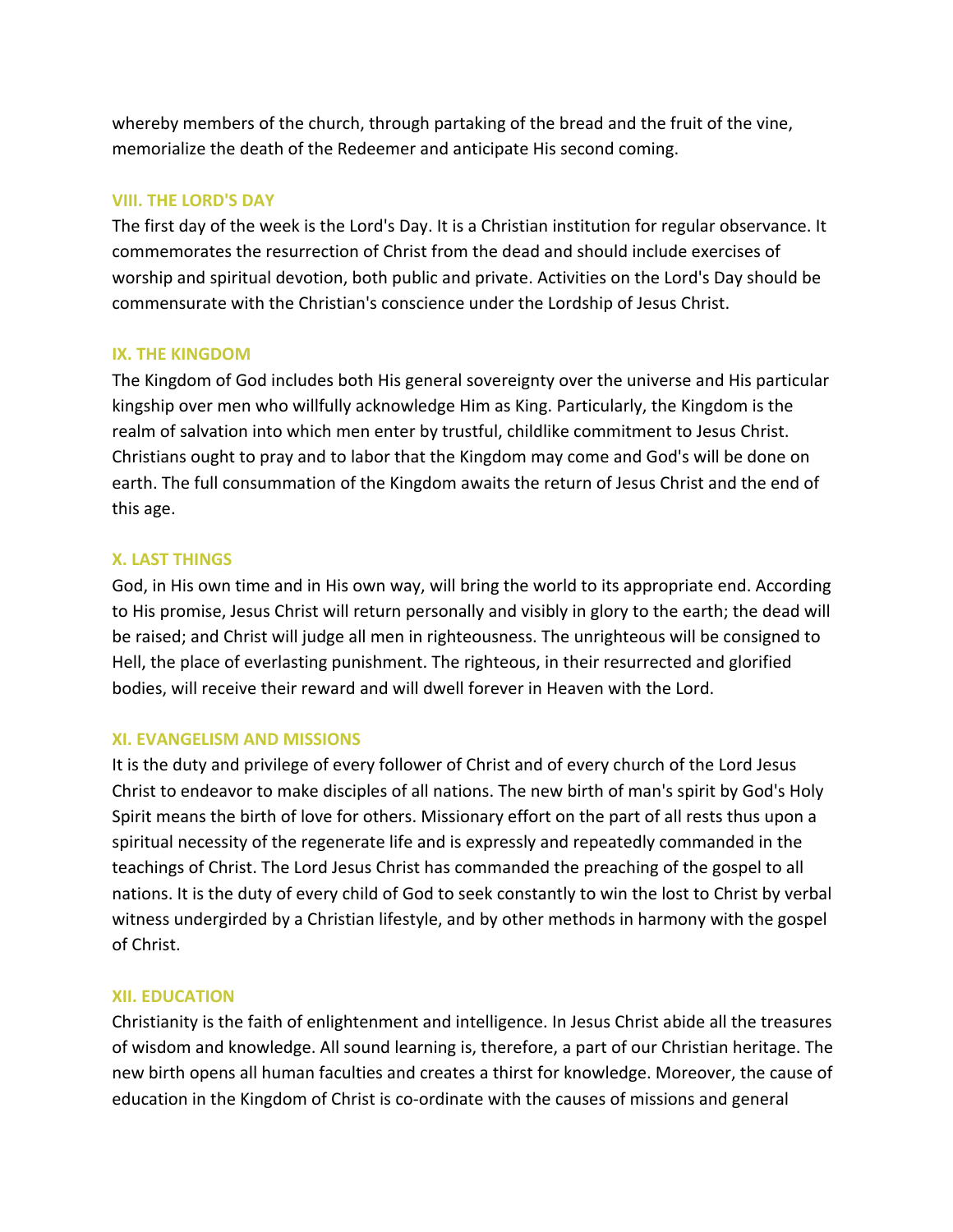benevolence and should receive, along with these, the liberal support of the churches. An adequate system of Christian education is necessary to a complete spiritual program for Christ's people. In Christian education, there should be a proper balance between academic freedom and academic responsibility. Freedom in any orderly relationship of human life is always limited and never absolute. The freedom of a teacher in a Christian school, college, or seminary is limited by the pre-eminence of Jesus Christ, by the authoritative nature of the Scriptures, and by the distinct purpose for which the school exists.

## **XIII. STEWARDSHIP**

God is the source of all blessings, temporal and spiritual; all that we have and are we owe to Him. Christians have a spiritual debtorship to the whole world, a holy trusteeship in the gospel, and a binding stewardship in their possessions. They are therefore under obligation to serve Him with their time, talents, and material possessions and should recognize all these as entrusted to them to use for the glory of God and for helping others. According to the Scriptures, Christians should contribute of their means cheerfully, regularly, systematically, proportionately, and liberally for the advancement of the Redeemer's cause on earth.

## **XIV. COOPERATION**

Christ's people should, as occasion requires, organize such associations and conventions as may best secure cooperation for the great objects of the Kingdom of God. Such organizations have no authority over one another or over the churches. They are voluntary and advisory bodies designed to elicit, combine, and direct the energies of our people in the most effective manner. Members of New Testament churches should cooperate with one another in carrying forward the missionary, educational, and benevolent ministries for the extension of Christ's Kingdom. Christian unity, in the New Testament sense, is spiritual harmony and voluntary cooperation for common ends by various groups of Christ's people. Cooperation is desirable between the various Christian denominations, when the end to be attained is itself justified, and when such cooperation involves no violation of conscience or compromise of loyalty to Christ and His Word as revealed in the New Testament.

# **XV. THE CHRISTIAN AND THE SOCIAL ORDER**

All Christians are under obligation to seek to make the will of Christ supreme in our own lives and in human society. Means and methods used for the improvement of society and the establishment of righteousness among men can be truly and permanently helpful only when they are rooted in the regeneration of the individual by the saving grace of God in Jesus Christ. In the spirit of Christ, Christians should oppose racism, every form of greed, selfishness, and vice, and all forms of sexual immorality, including adultery, homosexuality, and pornography. We should work to provide for the orphaned, the needy, the abused, the aged, the helpless,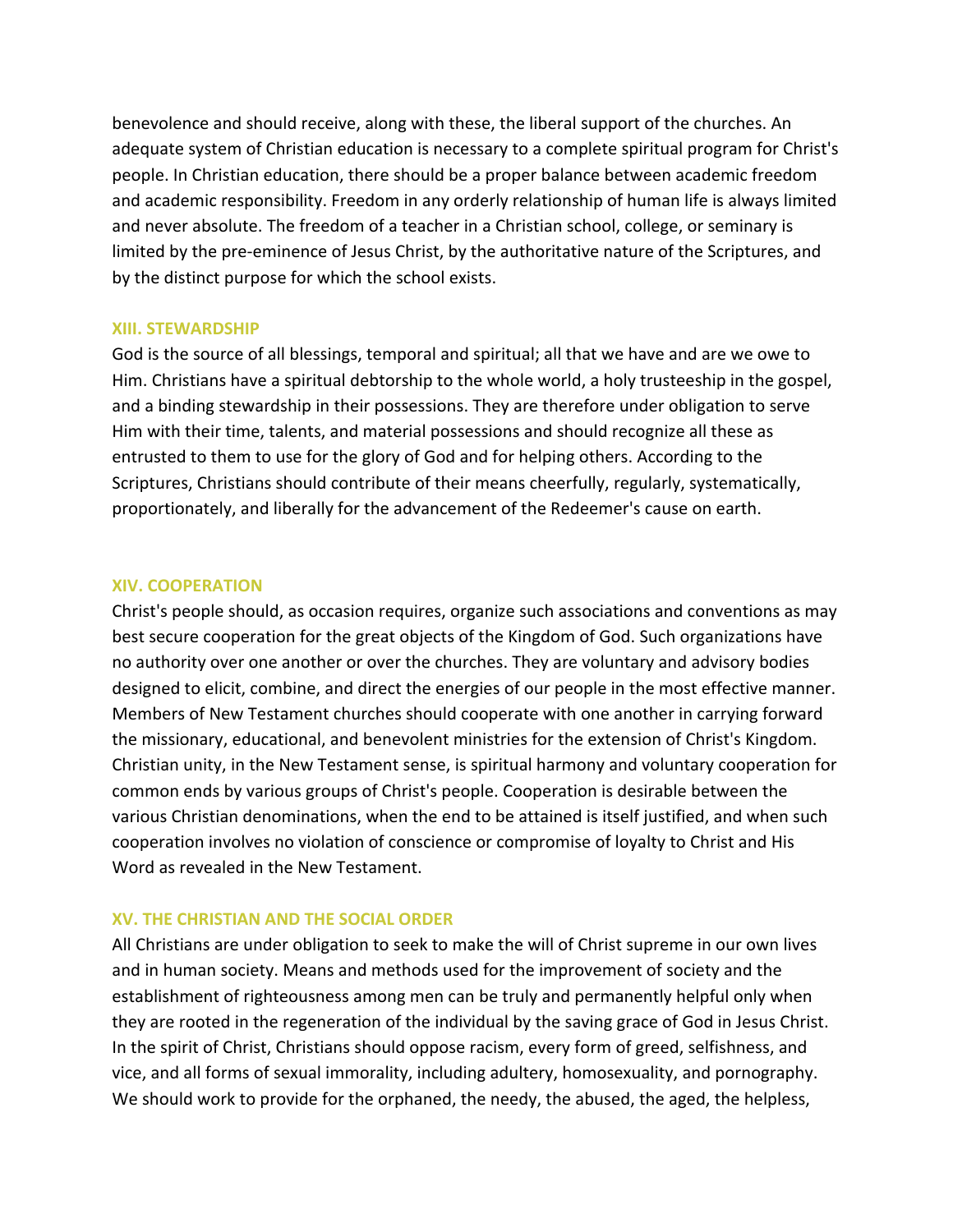and the sick. We should speak on behalf of the unborn and contend for the sanctity of all human life from conception to natural death. Every Christian should seek to bring industry, government, and society as a whole under the sway of the principles of righteousness, truth, and brotherly love. In order to promote these ends, Christians should be ready to work with all men of good will in any good cause, always being careful to act in the spirit of love without compromising their loyalty to Christ and His truth.

## **XVI. PEACE AND WAR**

It is the duty of Christians to seek peace with all men on principles of righteousness. In accordance with the spirit and teachings of Christ, they should do all in their power to put an end to war. The true remedy for the war spirit is the gospel of our Lord. The supreme need of the world is the acceptance of His teachings in all the affairs of men and nations, and the practical application of His law of love. Christian people throughout the world should pray for the reign of the Prince of Peace.

# **XVII. RELIGIOUS LIBERTY**

God alone is Lord of the conscience, and He has left it free from the doctrines and commandments of men, which are contrary to His Word or not contained in it. Church and state should be separate. The state owes to every church protection and full freedom in the pursuit of its spiritual ends. In providing for such freedom, no ecclesiastical group or denomination should be favored by the state more than others. Civil government being ordained of God, it is the duty of Christians to render loyal obedience thereto in all things not contrary to the revealed will of God. The church should not resort to the civil power to carry on its work. The gospel of Christ contemplates spiritual means alone for the pursuit of its ends. The state has no right to impose penalties for religious opinions of any kind. The state has no right to impose taxes for the support of any form of religion. A free church in a free state is the Christian ideal, and this implies the right of free and unhindered access to God on the part of all men, and the right to form and propagate opinions in the sphere of religion without interference by the civil power.

# **XVIII. THE FAMILY**

God has ordained the family as the foundational institution of human society. It is composed of persons related to one another by marriage, blood, or adoption.

Marriage is the uniting of one man and one woman in covenant commitment for a lifetime. It is God's unique gift to reveal the union between Christ and His church and to provide for the man and the woman in marriage the framework for intimate companionship, the channel of sexual expression according to Biblical standards, and the means for procreation of the human race. The husband and wife are of equal worth before God, since both are created in God's image.